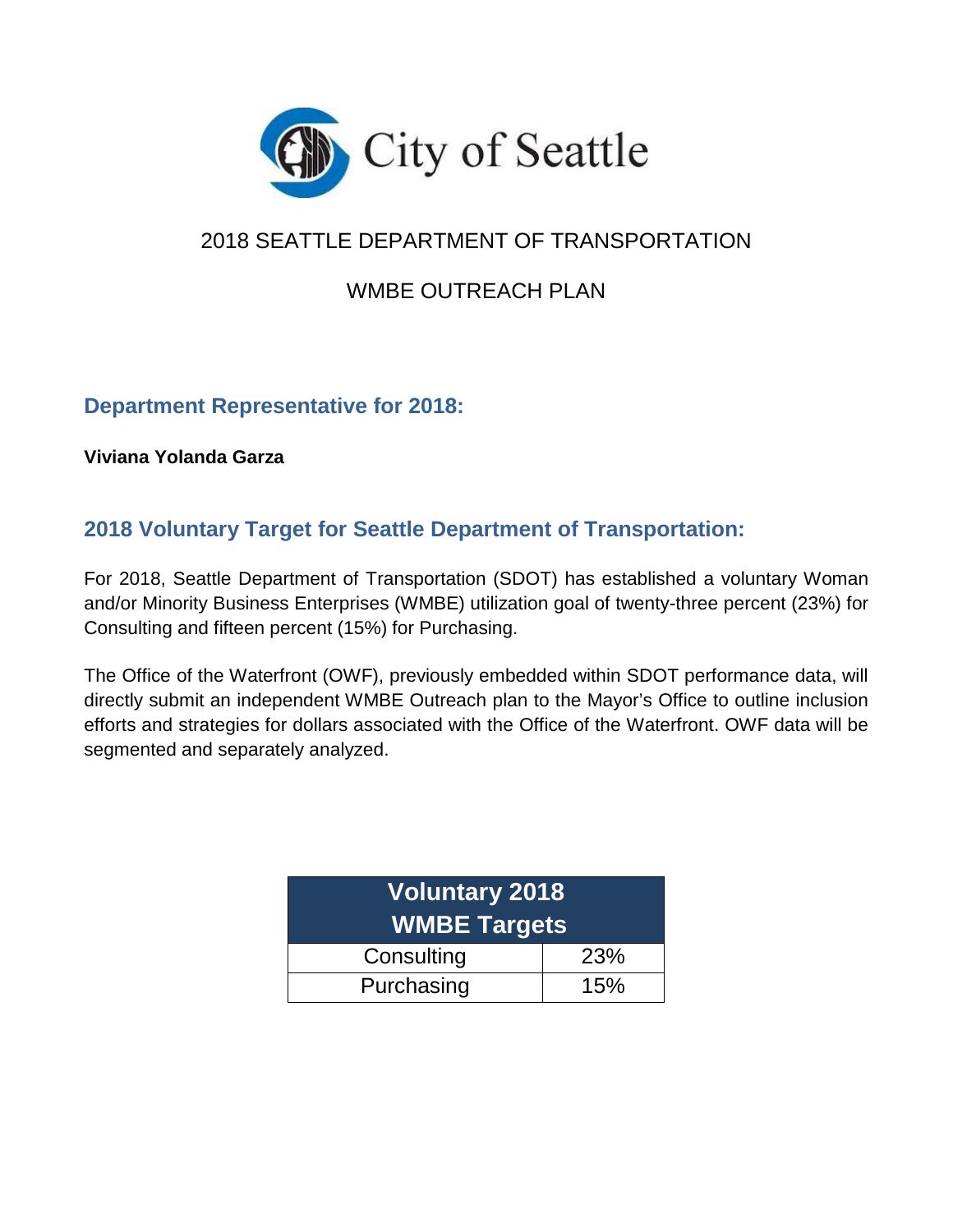# **Introduction:**

## **Policy Statement**

In accordance with *City of Seattle Ordinance #119603 "An Ordinance Directing City Departments To Use Available Tools To Promote Race And Gender Equity In Contracting", City of Seattle Ordinance #121717 "Equality in Contracting" codified under Seattle Municipal Code Chapter 20.42, Executive Order 2010-05: Outreach to Women and Minority Businesses, and Executive Order 2014-03: Equity in City Contracting,* the City of Seattle encourages all of its departments to be inclusive of underrepresented business communities, and strives to use all legal means to see that minority-owned and women-owned businesses do not face unfair barriers in their competition for city contracts and in their successful performance of those contracts.

Any voluntary utilization targets established in a Department Outreach Plan shall be reasonably achievable, however, no utilization requirements shall be a condition of contracting, except as may be allowed under Revised Code of Washington (RCW) 49.60.400.

City of Seattle policy requires each city department to develop an annual WMBE outreach plan to provide opportunities for minority-owned and women-owned businesses to gain City contracts and purchasing opportunities. This 2018 WMBE Outreach Plan briefly explains past performance and highlights strategies that will guide SDOT in its inclusion efforts for the year.

**Viviana Y. Garza, Interim WMBE Advisor of the SDOT Office of Equity & Economic Inclusion, will serve as the department's representative for the City's WMBE Initiative.**

# **SDOT's 2017 WMBE Utilization Performance at a Glance**

## **Background**

SDOT'S WMBE efforts focus on leveraging the City's purchasing power to include and build the capacity of Woman and Minority-owned businesses.

The following is a summary of WMBE participation in Consulting and Purchasing for the recently completed year, FY2017. A notable initiative for the department has been the implementation of work associated with the Move Seattle Levy. Incidentally, the Move Seattle Levy has a WMBE Goal of 23% for the entirety of the work which will span over 9 years.

As in years past, the consultant roster program – which is a simplified contracting tool for professional consultant services valued between \$52K - \$305K – has yielded significant success for enabling WMBE firms to access SDOT contracts.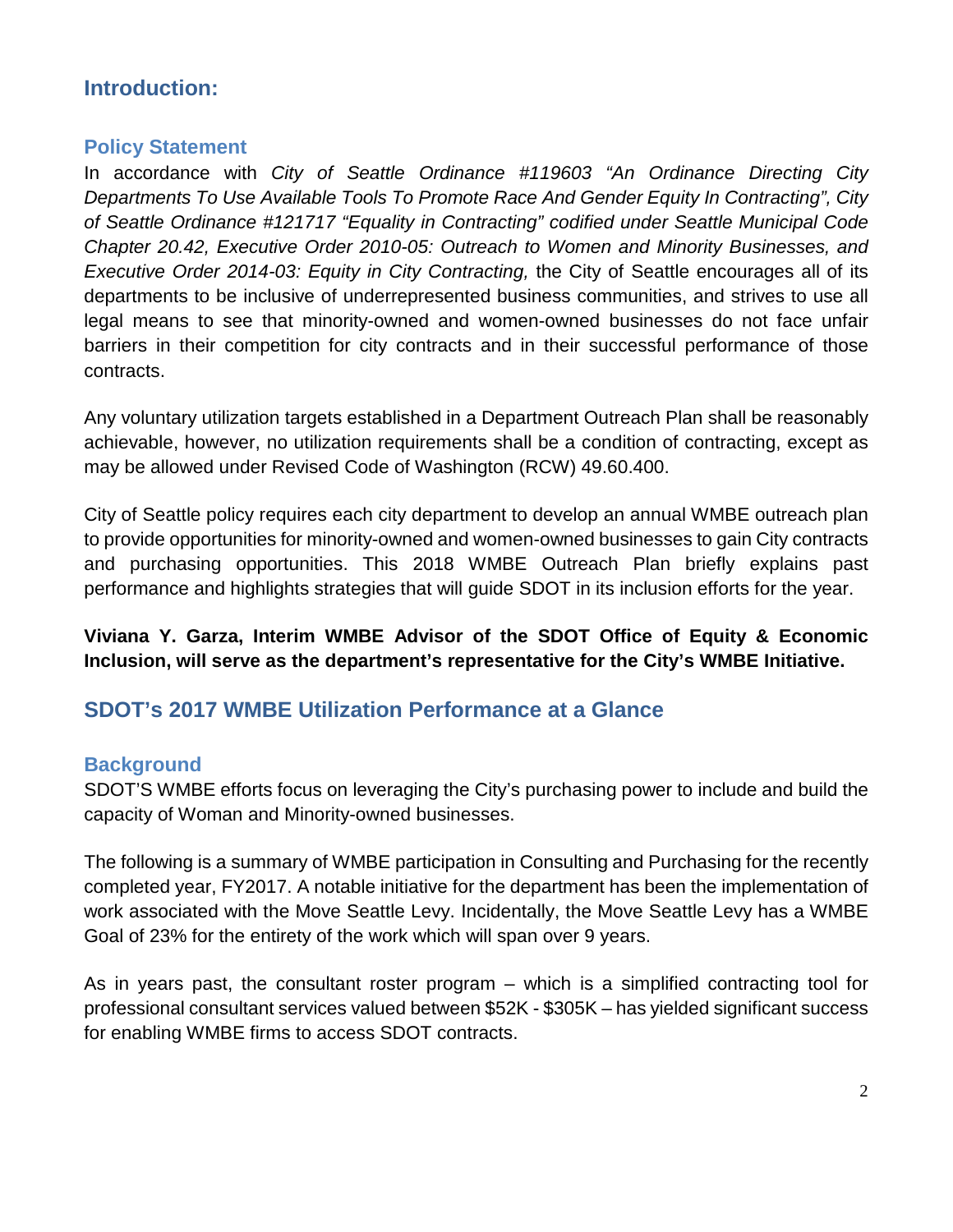**Figure 1 below illustrates SDOT's 2017 consultant and purchasing payments in comparison to 2016.**

| 2017 vs 2016 Performance Summary  |              |                  |            |                  |              |            |  |  |
|-----------------------------------|--------------|------------------|------------|------------------|--------------|------------|--|--|
| <b>Procurement</b>                |              | 2016 Performance |            | 2017 Performance |              |            |  |  |
| <b>Type</b>                       | <b>Total</b> | <b>WMBE</b>      | % WMBE     | <b>Total</b>     | <b>WMBE</b>  | % WMBE     |  |  |
| Consultant<br>Contract            | \$42,586,014 | \$5,791,923      | 14%        | \$42,464,337     | \$8,118,724  | 19%        |  |  |
| Consultant<br>Roster              | \$4,989,826  | \$3,204,924      | 64%        | \$4,098,356      | \$2,818,194  | 69%        |  |  |
| <b>Consultant</b><br><b>Total</b> | \$47,575,840 | \$8,996,847      | 19%        | \$46,562,693     | \$10,936,918 | 23%        |  |  |
| <b>Blanket Contract</b>           | \$29,407,147 | \$3,161,992      | 11%        | \$25,470,223     | \$3,930,865  | 15%        |  |  |
| Purchase<br>Contract              | \$1,114,664  | \$26,358         | 2%         | \$675,543        | \$61,678     | 9%         |  |  |
| <b>Direct Voucher</b>             | \$1,735,835  | \$227,864        | 13%        | \$1,941,127      | \$220,457    | 11%        |  |  |
| <b>Purchasing</b><br>Total        | \$32,257,646 | \$3,416,214      | <b>11%</b> | \$28,086,893     | \$4,213,000  | <b>15%</b> |  |  |

*Data is sourced from the City of Seattle SUMMIT financial system. Figures are rounded to the nearest whole number where applicable. 2017 YTD figures represent payments made to prime contract holders and do not include dollars paid to subconsultants. Moreover, the data also includes payments made under federal contracts subject to the Disadvantaged Business Enterprise Program and payments made to non-profit firms. Dollars not shown include, but are not limited to, payments representing Emergency, Non-Compliant contract expenditures, and DX category payments.*

#### **Key Take-aways:**

- **SDOT increased the overall amount of dollars paid to WMBE vendors in both Consulting & Purchasing**
- **With relatively constant consultant expenditures, SDOT made significant progress on increasing dollars paid to WMBE firms in consulting by \$1.94M**
- **Non-WMBE dollars also include expenditures with Non Profit firms which amounted to approximately \$974,000 dollars in 2017**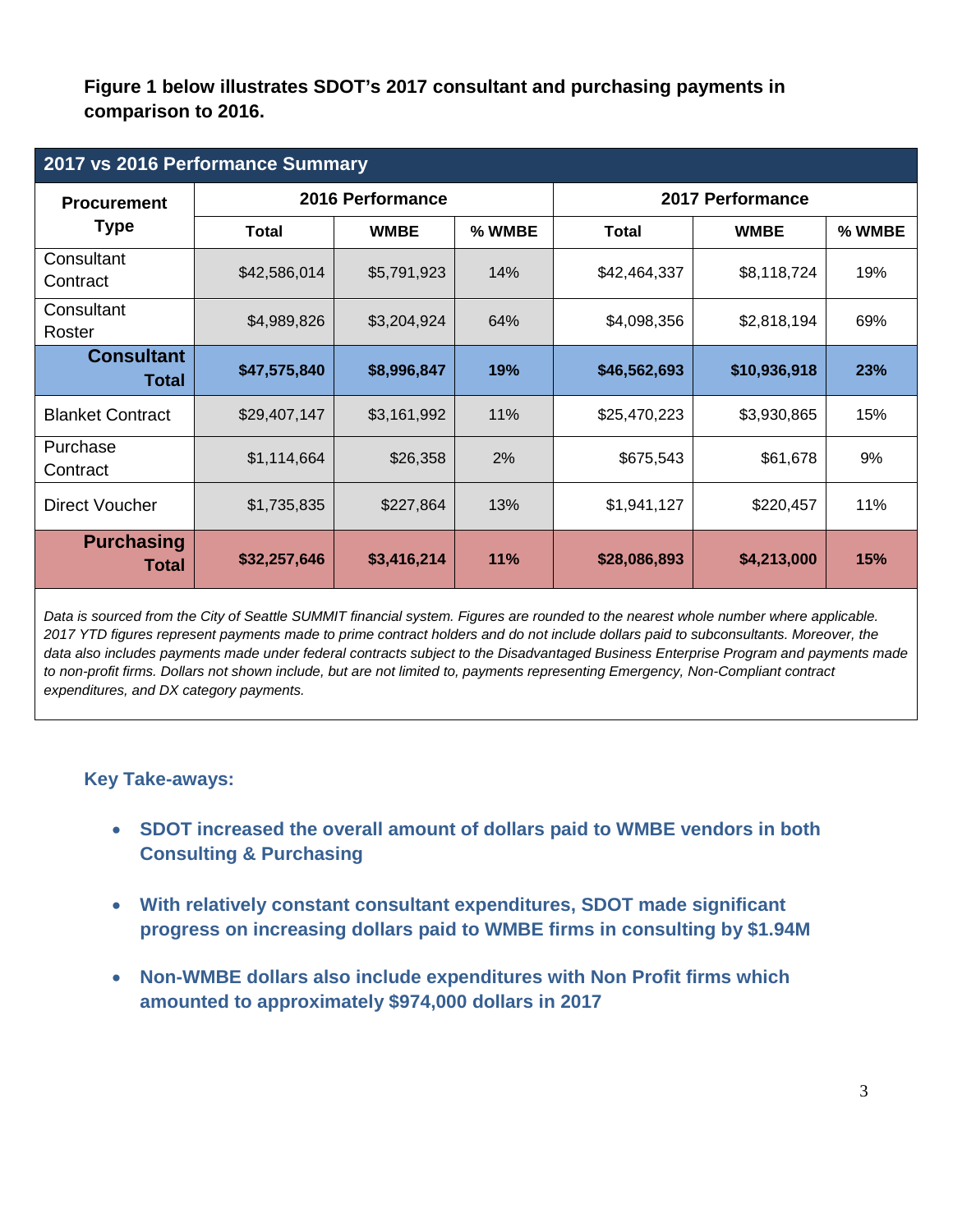## **Figures two (2) and three (3) below illustrate SDOT's historical consultant and purchasing payments.**

#### **Seattle Department of Transportion WMBE Utilization - Consultant and Purchasing**

| Year | <b>Consultant</b>           |                | <b>Purchasing</b> |              |         |    |             |
|------|-----------------------------|----------------|-------------------|--------------|---------|----|-------------|
|      | <b>Total</b>                | <b>Percent</b> | <b>WMBE</b>       | <b>Total</b> | Percent |    | <b>WMBE</b> |
| 2005 | \$9,849,381                 | 8%             | \$804,282         | \$13,321,858 | 9%      | \$ | 1,232,248   |
| 2006 | \$10,843,842                | 12%            | \$1,285,022       | \$19,469,184 | 8%      | \$ | 1,466,150   |
| 2007 | \$20,804,704                | 13%            | \$2,795,622       | \$18,738,520 | 9%      | \$ | 1,699,373   |
| 2008 | \$33,940,734                | 17%            | \$5,786,369       | \$20,241,795 | 14%     | \$ | 2,818,193   |
| 2009 | \$31,218,589                | 23%            | \$7,275,742       | \$20,333,302 | 16%     | \$ | 3,203,383   |
| 2010 | \$31,398,103                | 18%            | \$5,732,694       | \$16,846,679 | 19%     | \$ | 3,149,867   |
| 2011 | \$41,452,629                | 7%             | \$3,082,499       | \$12,298,217 | 11%     | \$ | 1,327,187   |
| 2012 | \$46,666,231                | 3%             | \$1,599,794       | \$14,319,076 | 10%     | \$ | 1,379,690   |
| 2013 | \$50,220,261                | 6%             | \$3,064,473       | \$22,976,013 | 8%      | \$ | 1,908,654   |
| 2014 | \$53,715,748                | 10%            | \$5,581,000       | \$30,523,886 | 8%      | \$ | 2,479,122   |
| 2015 | \$47,107,117                | 12%            | \$5,637,004       | \$31,332,525 | 9%      | \$ | 2,682,895   |
| 2016 | \$47,575,840                | 19%            | \$8,996,847       | \$32,257,646 | 11%     | \$ | 3,416,214   |
| 2017 | \$46,562,693                | 23%            | \$10,936,918      | \$28,086,893 | 15%     | \$ | 4,213,000   |
|      | <b>Office of Waterfront</b> |                |                   |              |         |    |             |
| 2017 | \$15,151,419                | 0.32%          | \$49,240          | \$30,021.44  | 11%     | \$ | 3,186.58    |
|      |                             |                |                   |              |         |    |             |

| 2017 Goals              |     |  |  |  |  |
|-------------------------|-----|--|--|--|--|
| $Purchasing =$          | 12% |  |  |  |  |
| $Consider$ Consultant = | 20% |  |  |  |  |

#### NOTES:

2017 year to date spend through 12/31/2017

- 
- 2017 year to date spend through 12/31/2017<br>Produced by CPCS/FAS on 1/2/2018<br>Source: Standard Summit Reports<br>\*\*15-02 includes SDOT WMBE Consultant spend \$4,000<br>\*\*15-02 includes SDOT WMBE Purchasing spend \$29,931<br>In 2016, SD
- 
- Federally Funded Projects:

The Consultant Contract total includes contracts containing FTA and FHWA funds. SDOT is<br>unable to administer or monitor these procurements through WMBE inclusion tools available<br>per Chapter 20.42 of the Seattle Municipal C funded contracts with payments totaling approximately \$2,594,838.

#### **\*\*Subconsultant Payments:**

The above data is representative of dollars paid to firms engaged in a Prime consultant capacity. However, SDOT separately monitors active consultant contracts for WMBE<br>subconsultant utilization. For Quarter 1 2015, SDOT has tracked 14 active contracts with WMBE subconsultant payments totaling approximately \$1,074,987.

successions are experienced to the second server of the contract and the second server of the server of the server of the server of the server of the server of the server of the server of the server of the server of the se WMBE prime. Spending includes a very significant amount of WMBE subcontractor spending.



#### **Key Take-aways:**

- **On linear trend, for 2017 SDOT has yielded a percent increase in both Consulting and Purchasing from 2016, exceeding the 20% Consultant WMBE Goal at 23% and Exceeding the 12% Purchasing WMBE Goal at 15%**
- **In line with change management practices, SDOT will continue to set aggressive aspirational goals for the department**
- **Per City of Seattle performance guidelines, at this time Consultant and Purchasing metrics only include prime contractor performance and are not inclusive of WMBE subcontractor dollars**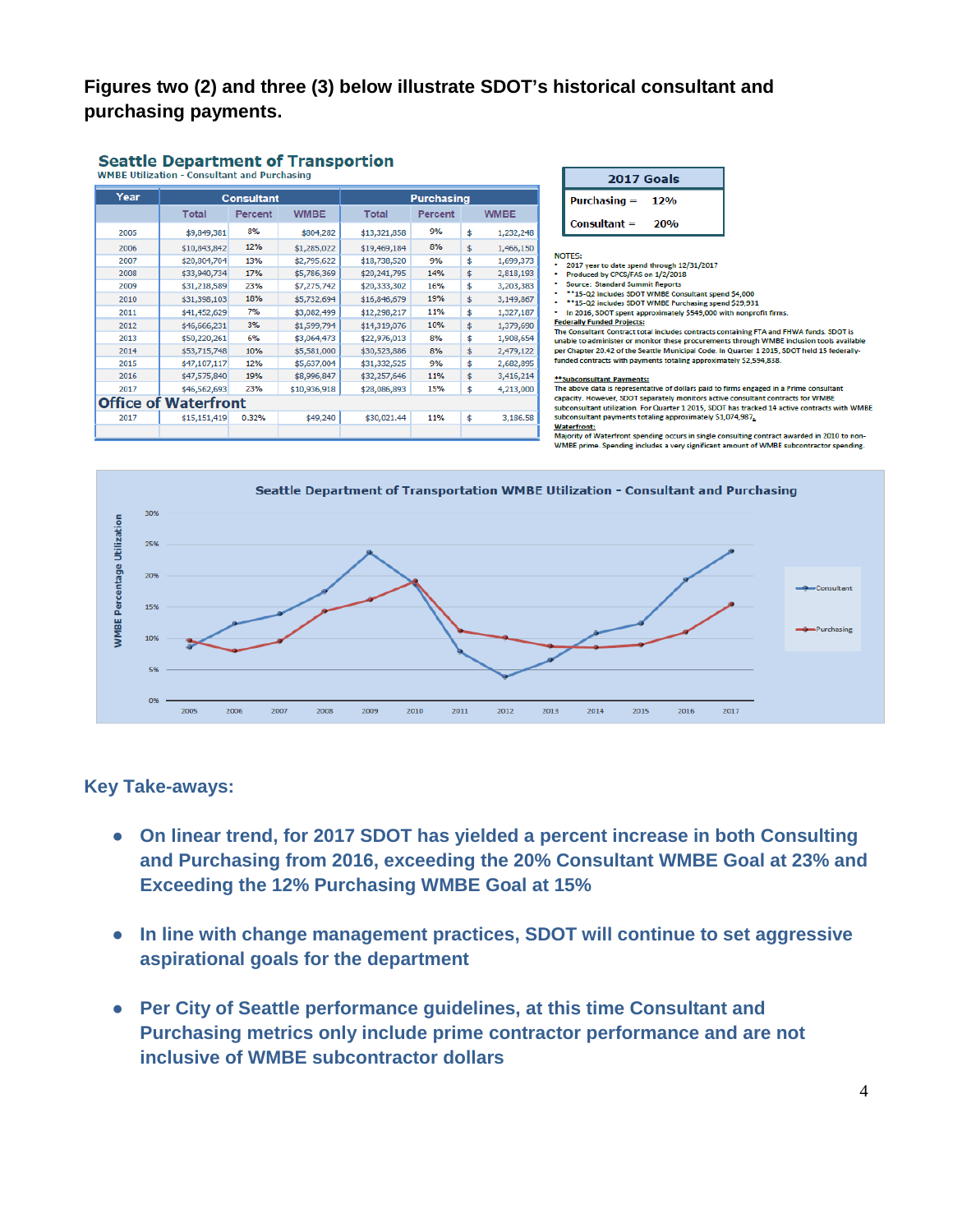## **Performance Considerations:**

The City's influence over spend categories varies per federal, state and municipal code. To date, metrics of departmental WMBE performance are limited to prime level participation as denoted in SUMMIT – the City's financial system of record.

#### **Below are a few considerations that influence the observed WMBE participation levels.**

#### *Subcontractor Spend – Inclusion Plan Performance*

Per municipal code 20.42 and Executive Order 2014-03: Equity in City Contracting, the City has the ability to employ affirmative efforts to ensure WMBEs are afforded fair and equitable opportunity to compete for city contracts. One such affirmative effort is the incorporation of an Inclusion Plan on eligible consultant and purchasing contracts.

The Inclusion Plan enables the City to promote Good Faith Efforts toward WMBE participation at the subcontractor level on projects. It is important to note that while WMBE subcontractor dollar participation is tracked and monitored, it is not presently reflected or denoted toward the consultant WMBE inclusion goal.

This lack of credit for subcontractor spends is attributed to the fact that the official performance measures are sourced from the SUMMIT financial system and thus only reflects Prime contractor performance.

In 2016, the City of Seattle implemented a policy directing all departments to capture, manage, track and monitor subcontractor commitments as denoted in Inclusion Plans in a uniform manner through the B2GNow online reporting system. This implementation is expected to eventually phase out the manual tracking of subconsultant contract commitments as contracts executed prior to 2016 come to a close.

**\$6.2M**

**Dollars paid in FY2017 to WMBE firms that were subconsultants on SDOT contracts with Inclusion Plans in 2017\***

**\*\$2.2M was attributed to Minority Business Enterprises (MBE) and the remaining \$4M was attributed to Woman Business Enterprises (WBE)**

While dollars associated with subconsultant commitments are not readily added to the observed department performance. These represent significant progress towards capacity building and inclusion of Woman and Minority Owned Businesses.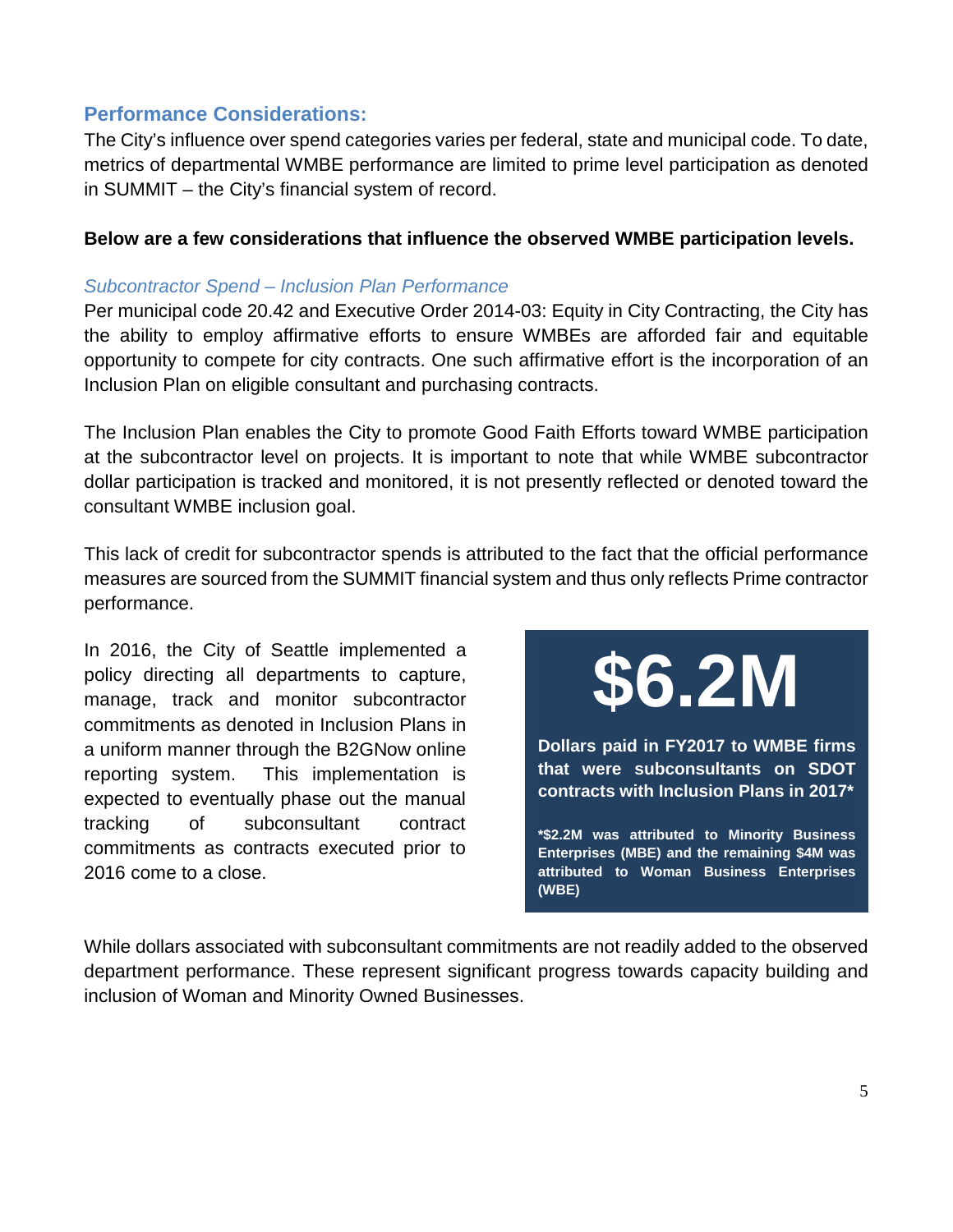#### *Disadvantaged Business Enterprise (DBE) Dollars*

Per Seattle Municipal Code (SMC) 20.42.50, in the event of a conflict between the provisions of Chapter 20.42, or the rules implementing Chapter 20.42, and the requirements of 49 Code of Federal Regulations (CFR) Part 23, Subpart D, or any other superseding applicable federal statute or regulation, the provisions of the federal statute or regulation shall control. As such, the tools available for promoting WMBE participation on locally funded procurements are not directly available to be used for federally funded projects subject to the DBE program per 49 CFR Part 23, Subpart D.

To date, these funds have formed part of the assessed dollar pool set to determine WMBE inclusion success. SDOT continues to explore methods to assess and isolate the funds associated with federally funded projects in order to set the adequate parameters to gauge the effectiveness and efficiency of local WMBE inclusion efforts versus the results yielded from the federal DBE program.

Moving into 2018, SDOT will continue to leverage the B2Gnow contract compliance software to also monitor prompt payment on federally funded contracts.

#### *Sole Source Procurements*

Per municipal Code 20.42.40 Subpart C, the Director may waive affirmative efforts on procurements when the Director determines that an emergency exists, such requirements would have a significant adverse effect on the City's interests, or there is only one contractor that can satisfy the requirements of the Contract, lease agreement or service agreement.

To date, there is no methodology to isolate and separate these procurements from the funds that are viable for WMBE inclusion through the tools made available in SMC 20.42 and the existing Mayor's executive orders. Notably, the department has substantially less dollars to sole sources than we have in the past. This demonstrates the positive impact of availability reviews and working together with contract requestors within the department toward our inclusion goals.



Examples of sole source purchases include *Parkeon Inc.,* a contract for parking station services, which amounted to approximately \$456,740.05 in non-WMBE dollars for Purchasing in FY2017.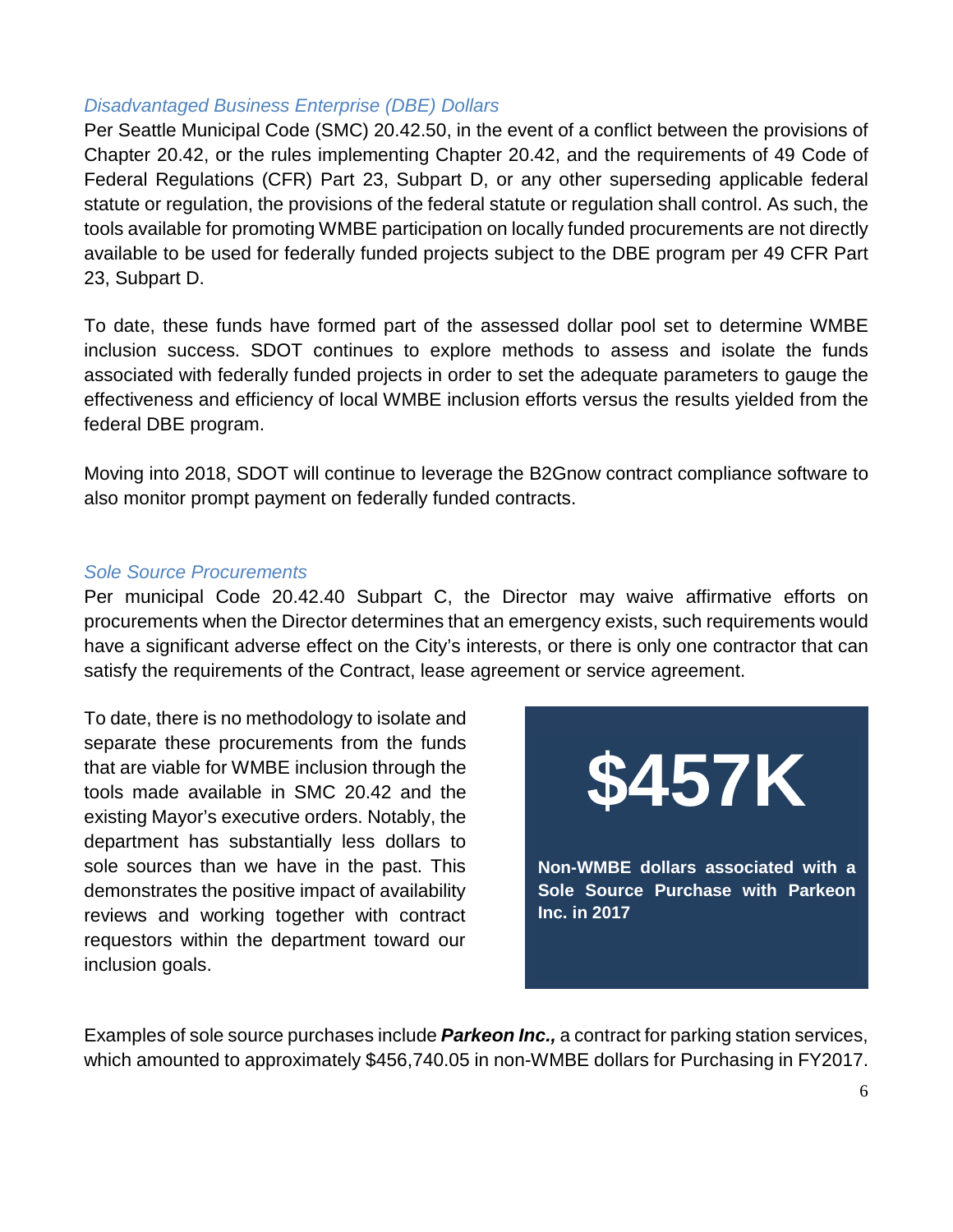#### *Large Projects/Purchases*

SDOT continues to explore unbundling strategies to allow WMBE opportunity on large projects and purchases. However, performance for WMBE utilization percentage is significantly impacted when SDOT experiences a rise in large procurements as these expenditures oftentimes exhibit limited WMBE opportunities.

Examples of large purchases include the *LTK Consulting Services, Inc.* contract for streetcars which amounted to \$306,969.03 in non-WMBE dollars for Purchasing in FY2017.

**\$2.3M**

**Non-WMBE dollars associated with large purchases in parking station services with IPS Group, Inc. in FY2017**

Another example is *IPS Group, Inc.,* a contract for parking station services, which amounted to approximately \$2,324,081.58 in non-WMBE dollars for Purchasing in FY2017.

## **Change Management**

SDOT continues to pursue directives on WMBE and social equity contracting. The following are key endeavors to create a stronger emphasis on WMBE inclusion.

## **Inclusion Plan Monitoring**

FY2017 featured continued emphasis for support and enforcement of the City of Seattle Inclusion Plan utilized in Public Works, Consulting, and Purchasing contracts.

This endeavor entailed development and implementation of standardized processes to prompt prime contractors, project managers, and the WMBE program staff to align contract performance with predetermined WMBE Inclusion parameters.

SDOT has strengthened collaboration with Finance & Administration Central Purchasing & Contract Services (FAS-CPCS) to bolster monitoring and performance expectations for SDOT Public Works contracts. The former SDOT Office of Equity & Economic Inclusion Manager set up recurring monthly check-ins with FAS-CPCS and SDOT contract management staff to increase the visibility of inclusion performance and coordinate action on commitments. This will practice will continue into 2018.

## **Core Initiatives**

The following are core initiatives that will continue to form part of the SDOT WMBE Outreach Plan in order to create a more responsive environment for WMBE firms, businesses and contractors working on SDOT contracts.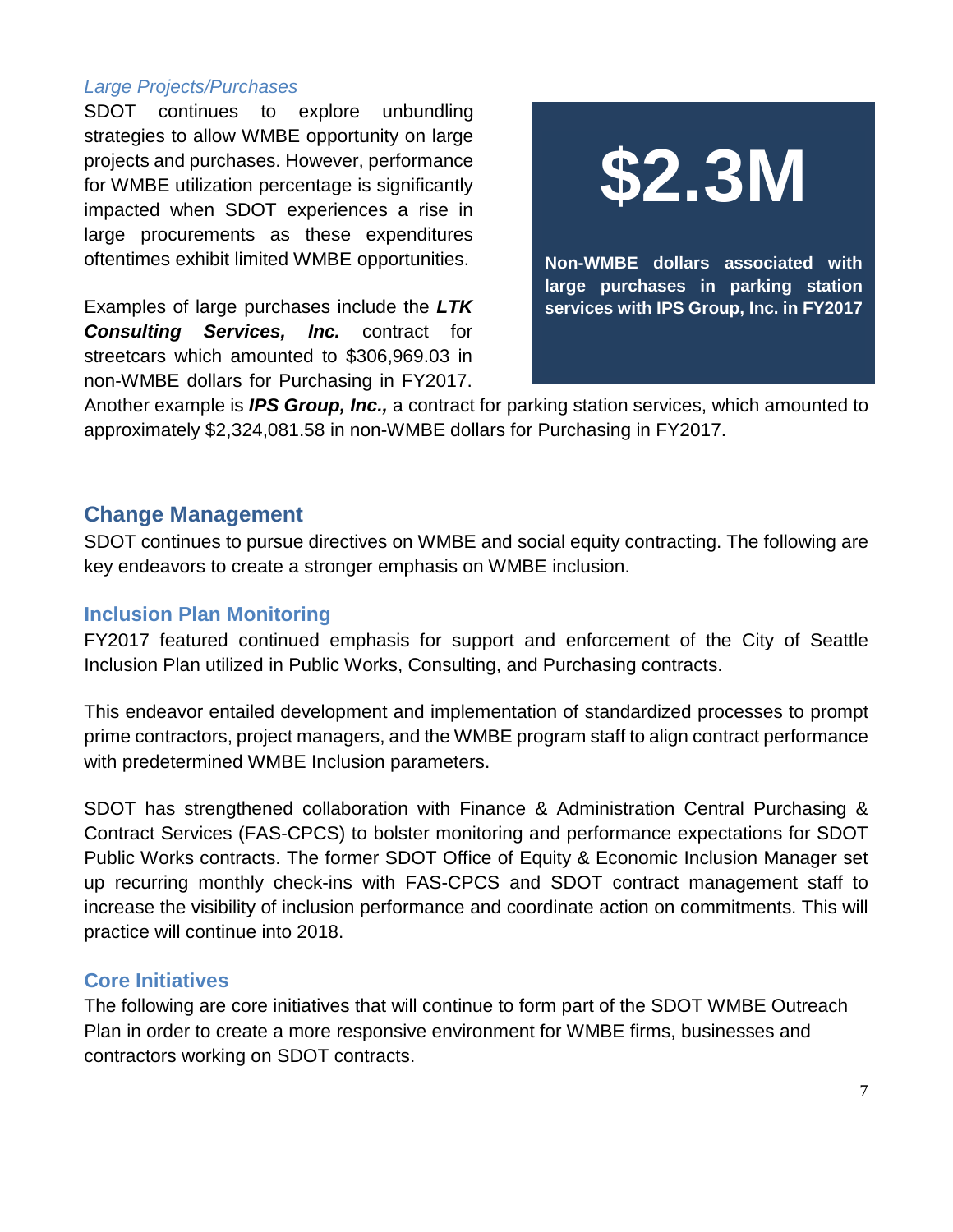## *Standardization of Procedures & Practices*

SDOT has taken an active role in formalizing information concerning opportunities, internal and external training, and procurement procedures as they pertain to WMBE inclusion and monitoring.

#### *Scoping – Unbundling/Scope Review*

The SDOT Office of Equity & Economic Inclusion Interim WMBE Advisor is a member of SDOT steering committee meetings, which convene before 10% design completion to solicit WMBE Inclusion and RSJI Toolkit review and analysis.



#### *Information Availability & Transparency*

SDOT will continue to prioritize advance notice of contracting opportunities and staff accessibility for WMBE firms for 2018 as introduced in 2015.

In addition to an increased presence in vendor/community events, SDOT will continue to support the following specific measures to close the gap on information availability.

## **Engagement / Outreach: External**

SDOT is committed to improve and expand technical assistance, business development, training, and mentoring programs for WMBE firms through increased coordination with organizations, businesses, individuals, and public agencies as well as other City departments and offices.

The department will continue its focus on practices and processes to change the culture of the department and equip staff with the tools and training necessary to pursue and foster WMBE inclusion.

#### *External Training/ Info-Sessions*

#### Working with SDOT

Aside from participation in community events, SDOT has launched the *Working with SDOT*  training series to help WMBE firms connect with department staff, learn about procurement methods and the products and services the department purchases.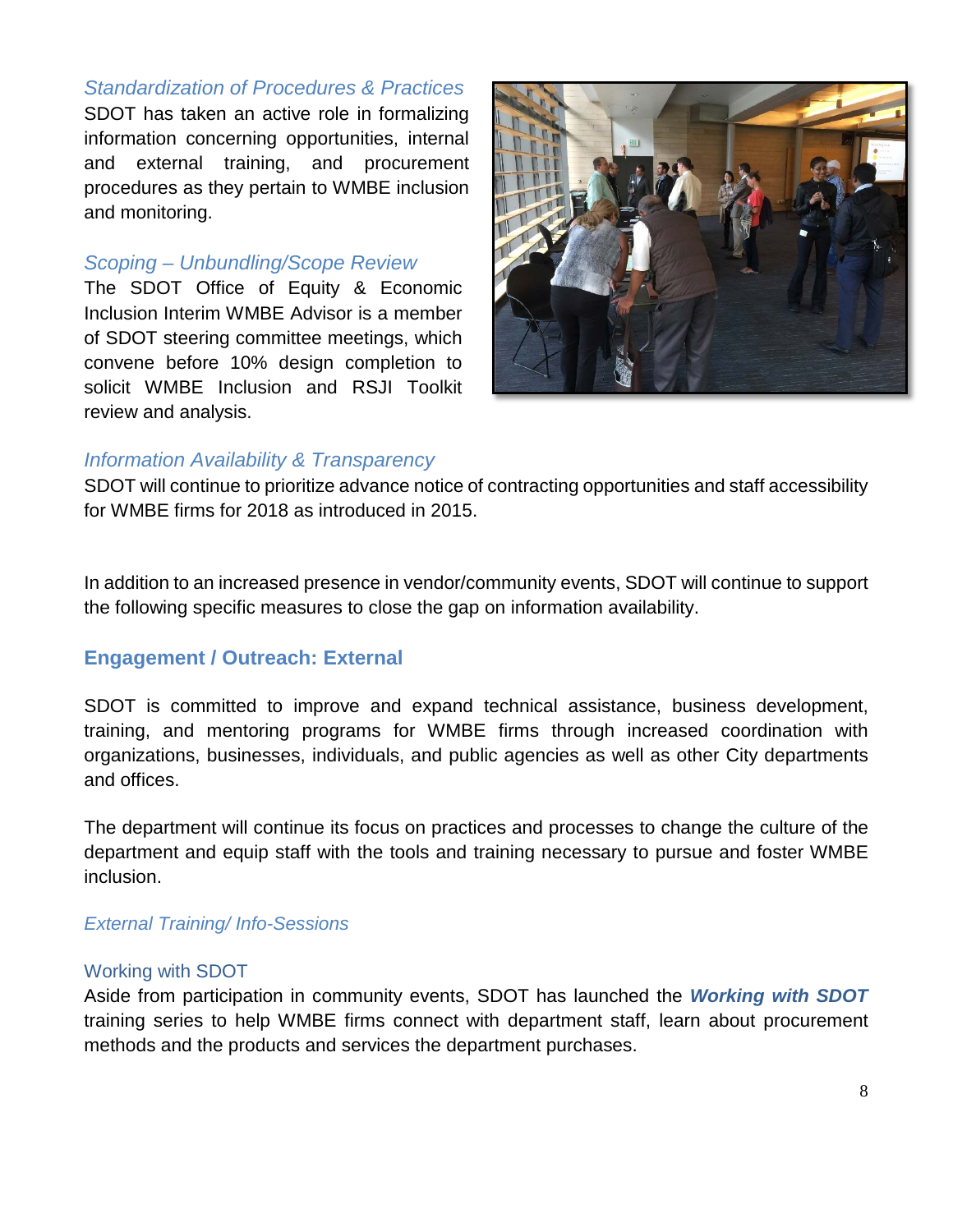SDOT hosted two (2) Working with SDOT events in FY2017. These events were held on the following dates:

**June 1, 2017** *Working With SDOT:* Move Seattle

**November 2, 2017** *Working With SDOT:* Connecting the DOTs

In FY2017, SDOT hosted events providing emphasis on various emerging topics. For the March event, Working With SDOT: Move Seattle, we focused on outreach for upcoming Move



Seattle contracting opportunities. For the November event, Working With SDOT: Connecting the DOTs, we focused on helping firms identify commonalities between the regional transportation agencies (SDOT, Sound Transit, King County Metro, and Washington State Department of Transportation) to leverage their already completed processes and experiences to secure opportunities with similar agencies.

For 2018, we once again anticipate holding Working with SDOT events. Prospective events include, but are not limited to:

| <b>2018 PLANNED SDOT HOSTED OUTREACH EVENTS*</b> |                                                                   |  |  |  |
|--------------------------------------------------|-------------------------------------------------------------------|--|--|--|
| Summer 2018                                      | <b>Working With SDOT: Move Seattle</b>                            |  |  |  |
| <b>Fall 2018</b>                                 | <b>Working With SDOT: Ready to Prime / Connecting</b><br>the DoTs |  |  |  |

\*Specific dates, venue and event names are subject to change. Should venue / content / or other changes occur to the proposed external outreach events, general sessions of *Working with SDOT* and other specialized workshops can be made available.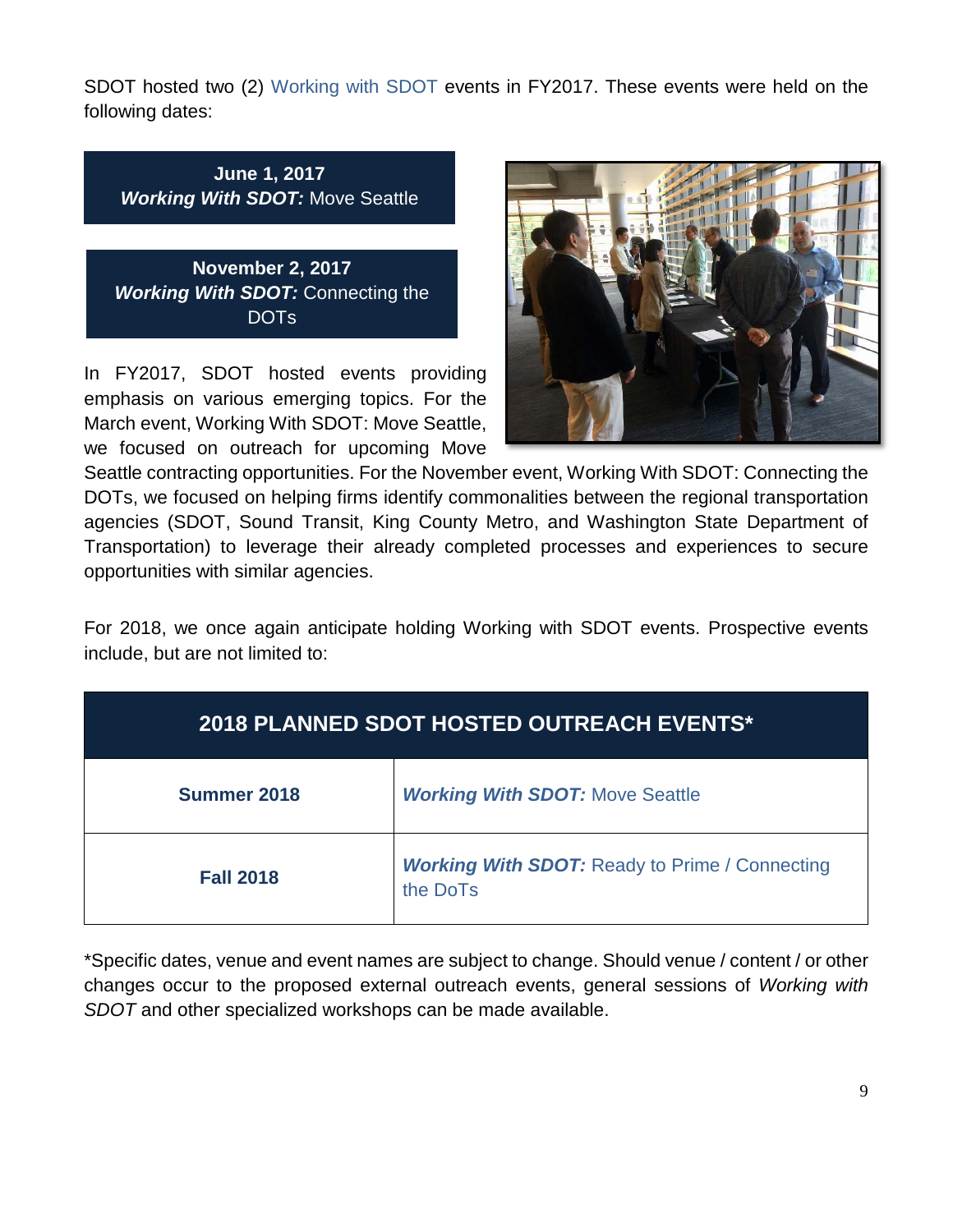#### *Outreach to Immigrant, Emerging, WMBE, Micro Businesses*

In addition to the larger SDOT hosted Working with SDOT outreach events and participation in community events, SDOT launched workshops to connect with startup, small, WMBE and immigrant firms to build bridges to work with SDOT and the City of Seattle. In 2018, the department will continue these workshops and plans to engage with more communities.

**December 13 & 14, 2017** *Intro to SDOT (Spanish):* West Seattle

#### *Introduction to SDOT (En Español)*

In collaboration with City of Seattle FAS, Office of Immigrant Refugee Affairs, the City of Seattle Library, and Ventures, SDOT implemented a series of workshops in Spanish named '*How to Do Business with the City of Seattle / SDOT.'*

The former SDOT Office of Equity & Economic Inclusion Manager, Edson I. Zavala, performed outreach, translated material, and led the information sessions in Spanish for community firms.



The former SDOT Office of Equity & Economic Inclusion Manager, Edson I. Zavala. Spanish language outreach. Interview 12/6/2017. KUNS Univision Seattle, Sinclair Broadcast Group, Inc.

| <b>2018 PLANNED WORKSHOPS</b> |                                                      |  |  |  |  |  |  |
|-------------------------------|------------------------------------------------------|--|--|--|--|--|--|
| <b>Quarter 2</b>              | <b>Introduction to SDOT:</b> Small, Micro, WMBE, and |  |  |  |  |  |  |
|                               | <b>Immigrant Business.</b>                           |  |  |  |  |  |  |
| <b>Quarter 3/4</b>            | <b>Introduction to SDOT:</b> Small, Micro, WMBE, and |  |  |  |  |  |  |
|                               | Immigrant Business. (En Español)                     |  |  |  |  |  |  |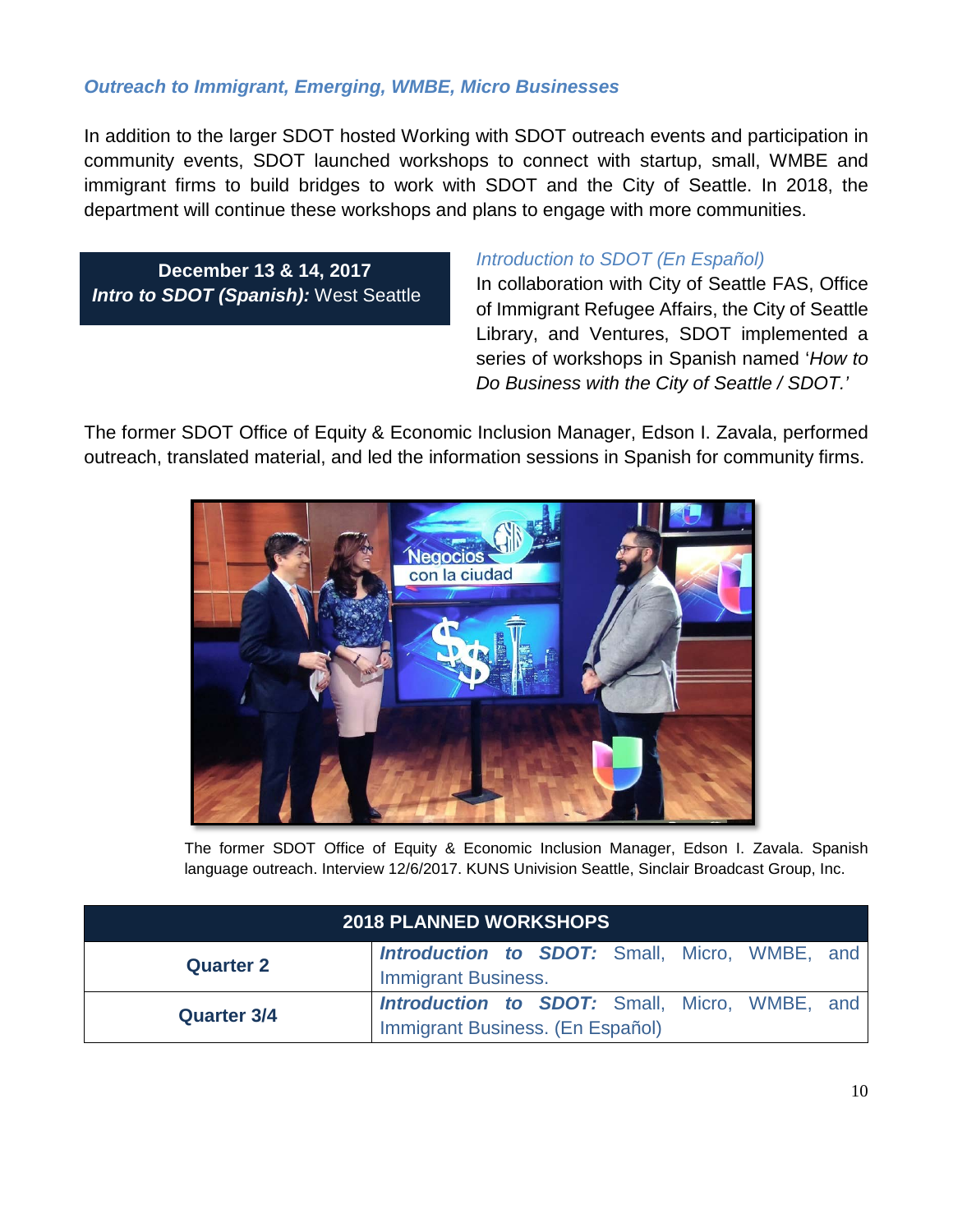## **Engagement / Outreach: Internal**

## *SDOT Staff Training – WMBE ADVOCATE CURRICULUM*



SDOT continues to implement the WMBE Advocate Program to promote contracting inclusion and make staff aware of available tools. Once participants complete the courses, they receive WMBE Advocate recognition by the Interim Department Director, Goran Sparrman, and obtain a WMBE Advocate Pin. In 2017, SDOT held two (2) *WMBE Advocate Sessions* for *WMBE Advocate Course #1,* and three (3) *WMBE Advocate Sessions* for *WMBE Advocate Course #2* and the *WMBE Advocate Renewal Course.* SDOT recognized 15 new WMBE Advocates, with 10 WMBE Advocate Renewals. At present, there are 72 WMBE Advocates in SDOT.

The WMBE Advocate Series consists of courses on the following three (3) pillars:



The SDOT WMBE Advocate Training Curriculum will continue into 2018. Implemented in 2017 was the *WMBE Advocate Renewal* course which enables existing advocates to stay current on their skills and contribute to the WMBE Program by sharing their experiences and providing feedback on what has been successful and what areas might need more attention.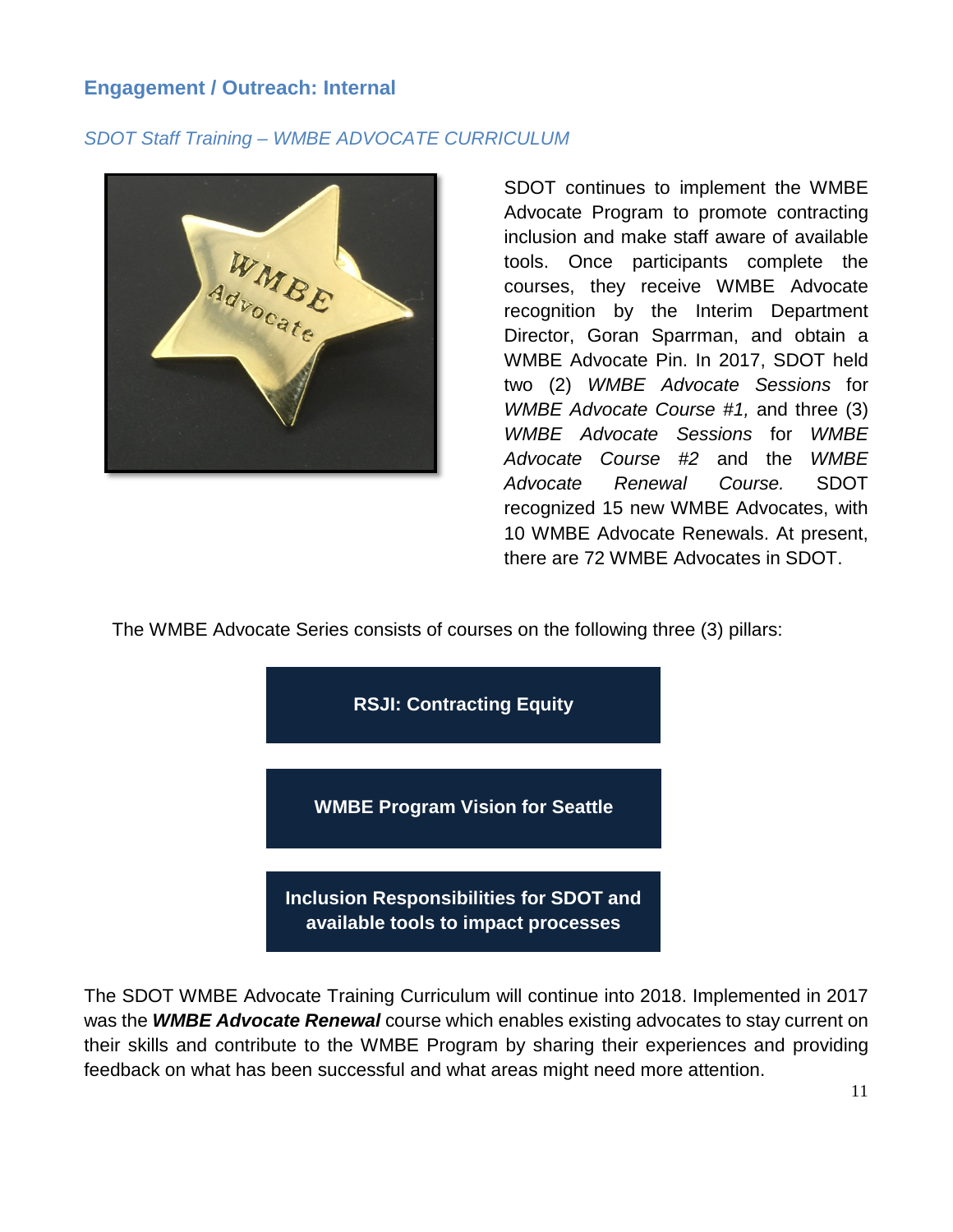Material was developed in coordination with Seattle Office of Civil Rights and FAS-CPCS. SDOT appreciates the collaboration and support of City of Seattle departments and looks forward to continued partnerships.

## **Key Procurement Procedures**

As denoted in Executive order 2014-03: Equity in City Contracting, SDOT was tasked to develop and implement policies, practices, and processes that can change the culture of City contracting and provide a more responsive environment for WMBE firms, businesses, and contractors of all tiers working on City Contracts.

Below are key procurement procedure updates that will continue into FY2018.

## *Proactive Availability Review*

A significant challenge identified in promoting WMBE Inclusion within consultant contracting and purchasing is the limited time-frame for impact on procurement vehicles aside from formally solicited consultant contracts that enable the incorporation of an Inclusion Plan. With the collaboration of FAS-CPCS and the SDOT Consultant Contract Unit, the former SDOT Office of Equity & Economic Inclusion Manager prompted the revision of the Consultant Contract Request Form and Internal Request Form (IRF) to capture WMBE availability review prior to contract request.

Given that the pivotal point in influencing most procurement is restricted to the initiation of the process, questions were embedded into the request process to require assessment of WMBE availability and identification of potential restrictive specifications and/or barriers. WMBE review and analysis will be further strengthened in 2018.

## *Consultant Contract Inclusion Plan Scoring*

For eligible consultant contracts, the Inclusion Plan can encompass 10 points out of the 100 total available evaluation points. For 2018, the SDOT Office of Equity & Economic Inclusion Interim WMBE Advisor will provide oversight/guidance for standardization and consistency.

## *Consultant Contract Pre-Submittal Standardization*

In FY2017 the former SDOT Office of Equity & Economic Inclusion Manager provided an active role in disseminating WMBE Inclusion information and expectations to prospective respondents at pre-submittals. The SDOT Office of Equity & Economic Inclusion Interim WMBE Advisor has a standing role in these events. For 2018, the SDOT Office of Equity & Economic Inclusion Interim WMBE Advisor will continue active participation in pre-bids.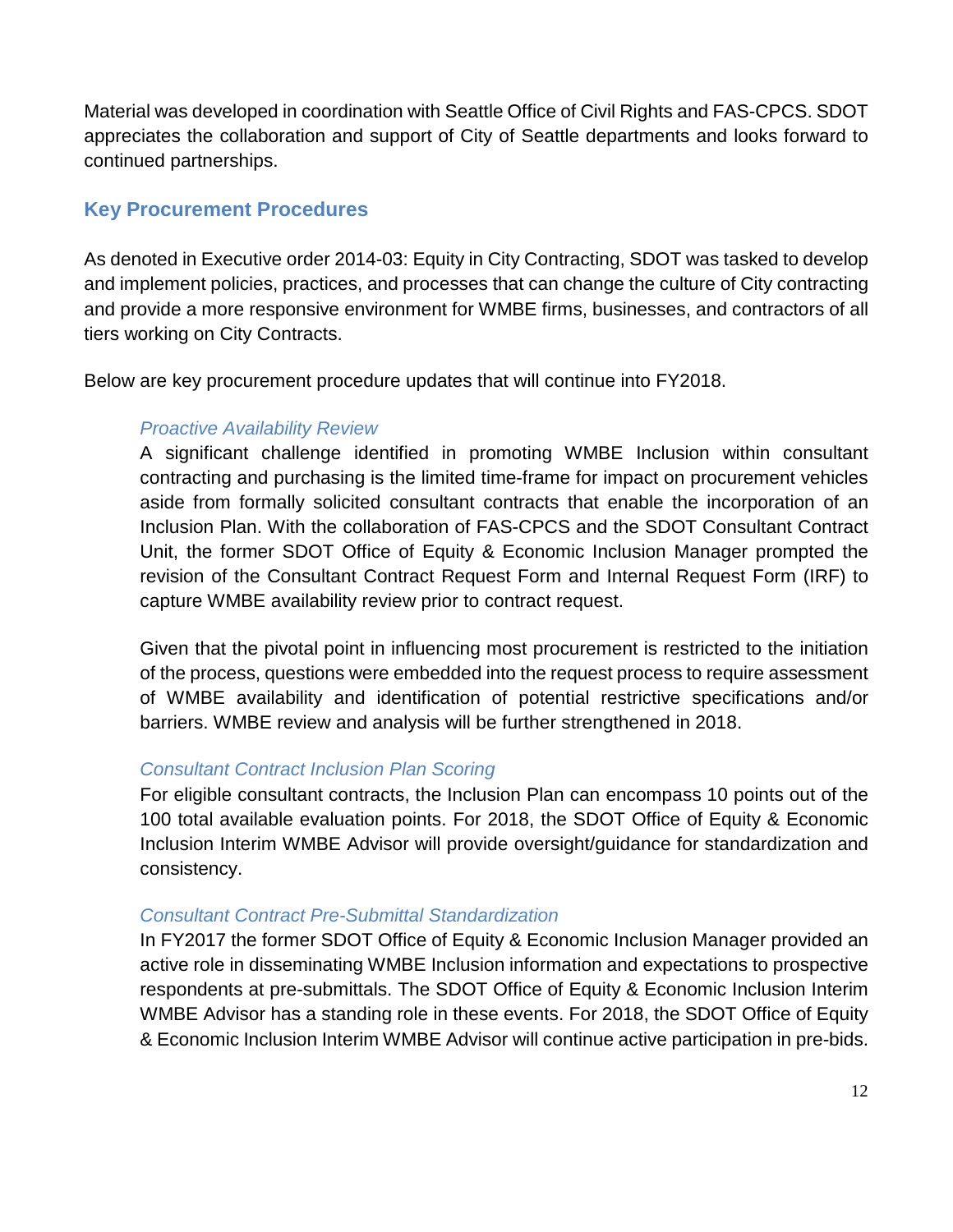## **Strategies and Outreach Efforts to Achieve Goals**

#### **Consulting**

SDOT solicits consultants to assist in various projects and programs. Consultant services are procured through Direct Selects, Roster Solicitations (Informal Solicitations) and Consultant Contracts (Full Solicitations).

**WMBE Availability Assessment at Procurement Request**

The former SDOT Office of Equity & Economic Inclusion Manager introduced a policy and practice to require WMBE availability assessment at the beginning of all procurement requests. Aside from providing an opportunity at the most influential point in procurements, this practice enables the department to identify service areas that lack WMBE representation thereby providing direction and focus for engagement. The Consultant Contract Request Form has been updated to require evaluation of WMBE availability at request to include a listing and potential parameters that may inhibit WMBE participation. Moving into 2018, this analysis will continue to be formalized.

**Scoping of Projects: Contract Unbundling and Sizing**

SDOT Office of Equity & Economic Inclusion Interim WMBE Advisor will be engaged in the scoping of projects to explore approaches to make such work more accessible to the WMBE contracting community. A key practice for this initiative will be participation of SDOT Office of Equity & Economic Inclusion Interim WMBE Advisor in recurring SDOT Steering Committee meetings and procurement kick off meetings.

**Accessible Procurement Method: Roster Procurements**

The total dollars associated with Consultant Roster procurements represent only a small portion SDOT consultant dollars; however, Consultant Roster WMBE dollars represent over 25% of the department's overall WMBE performance in consulting. The Roster is an important tool for WMBE inclusion given the simplified and expedited nature of the procurement process and reduced documentation it requires from respondents. For 2018, SDOT will continue to maximize the use of this contracting tool and look for ways to facilitate the contracting process.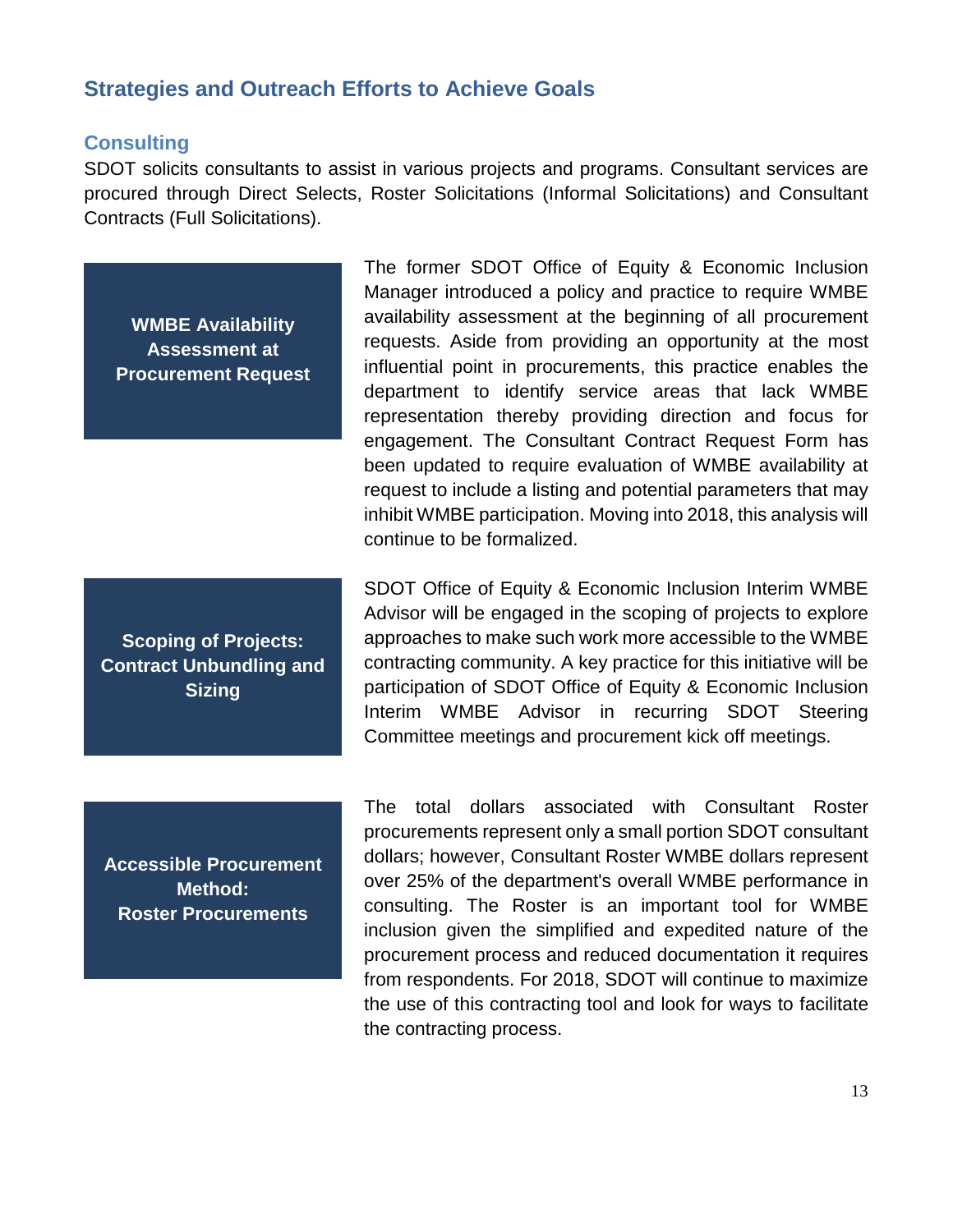**Continued Emphasis on WMBE Subcontractor Goal Monitoring**

**Notification of Upcoming Opportunities: Anticipated Projects Sheets**

SDOT will strengthen WMBE goal tracking and monitoring. Presently, primes are required to complete and submit subcontractor utilization on projects with WMBE subcontracting goals. This information is used to compile the WMBE Utilization Compliance Report that is presently reviewed by the executive team. Moving into 2018, SDOT will continue implementation of electronic contract monitoring through the B2GNow software.

SDOT will continue to promote collaboration and coordination between divisions to produce anticipated work opportunity information and disseminate it through the SDOT WMBE website and community organizations.

**Focused Networking: Matchmaking Events**

SDOT Office of Equity & Economic Inclusion Interim WMBE Advisor will coordinate matchmaking events between community WMBE firms and SDOT Project Managers and staff to facilitate connections between department needs and firms that can potentially fill those needs. This will include the Working with SDOT series events and industry specific workshops.

#### **Purchasing**

SDOT purchases a variety of goods and services through the following methods: Blanket Contracts, Purchasing Contracts, and Purchasing Direct Vouchers.

**WMBE Availability Assessment at Procurement Solicitation: WMBE Analysis in IRFs**

Continuing into 2018, SDOT Office of Equity & Economic Inclusion WMBE Advisor signature is needed on request forms to process a new purchase request – this has been a successful tool in prompting WMBE analysis. Aside from providing an opportunity for impact at the most influential point in procurements, this will enable the department to identify purchasing areas that lack WMBE representation thereby providing direction and focus for engagement.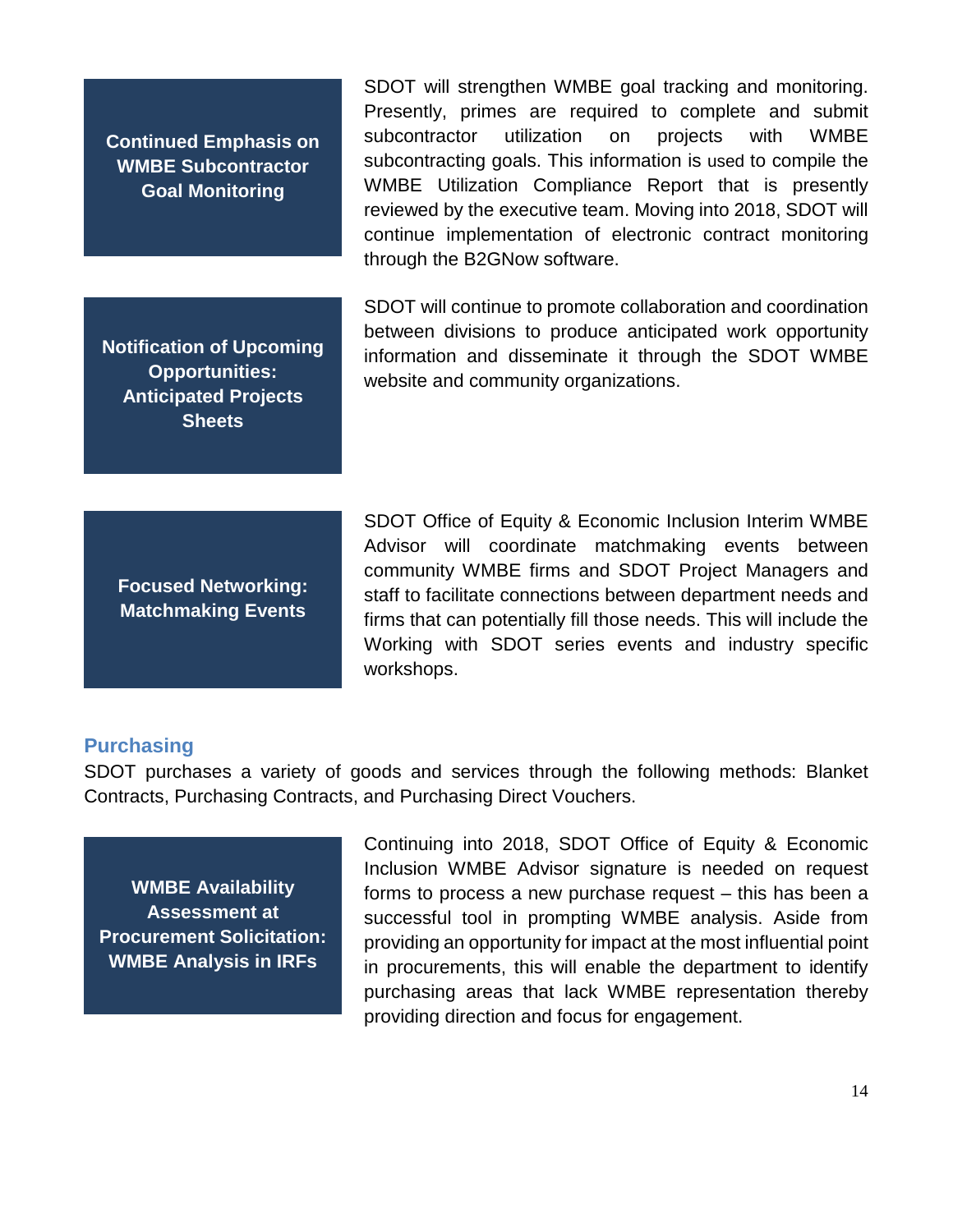**Upcoming Opportunities Notifications**

**Focused Networking: Matchmaking Events**

Given that the Blanket Contract is the primary tool for purchasing and the most significant in dollar usage among most divisions, SDOT will coordinate with FAS to ensure WMBE firms are alerted to opportunities to engage in Blanket Contracts. This coordination will focus on providing information regarding what Blanket Contracts SDOT uses the most, and connecting the WMBE community with how to establish and/or become engaged in a Blanket Contract when they become eligible to renew.

As with Consulting, SDOT will coordinate matchmaking events between community purchasing needs and firms that can potentially fill those needs. This will be incorporated into the Working with SDOT series events.

#### **Public Works (Construction)**

Per Seattle Municipal Code, FAS oversees the evaluation, award, management, administration, WMBE utilization, and enforcement for SDOT's public works projects. Moving forward in 2018, SDOT will continue to engage with FAS in inclusion efforts for SDOT projects, which will include an active role in DBE and related inclusion processes.

**Outreach for Upcoming Opportunities**

**Continued Emphasis on WMBE Subcontractor Goal Monitoring**

SDOT will coordinate and participate in matchmaking opportunities & events between community WMBE firms and SDOT to provide advanced notification of upcoming Public Works projects as well as promote and encourage WMBE inclusive teaming. The SDOT Office of Equity & Economic Inclusion Interim WMBE Advisor will also distribute long term project forecast information online and at community events.

SDOT will support FAS in the tracking and monitoring of Public Works WMBE Goals and subcontractor commitments. Moving into 2018, SDOT will continue the interdepartmental monthly check-ins on WMBE performance.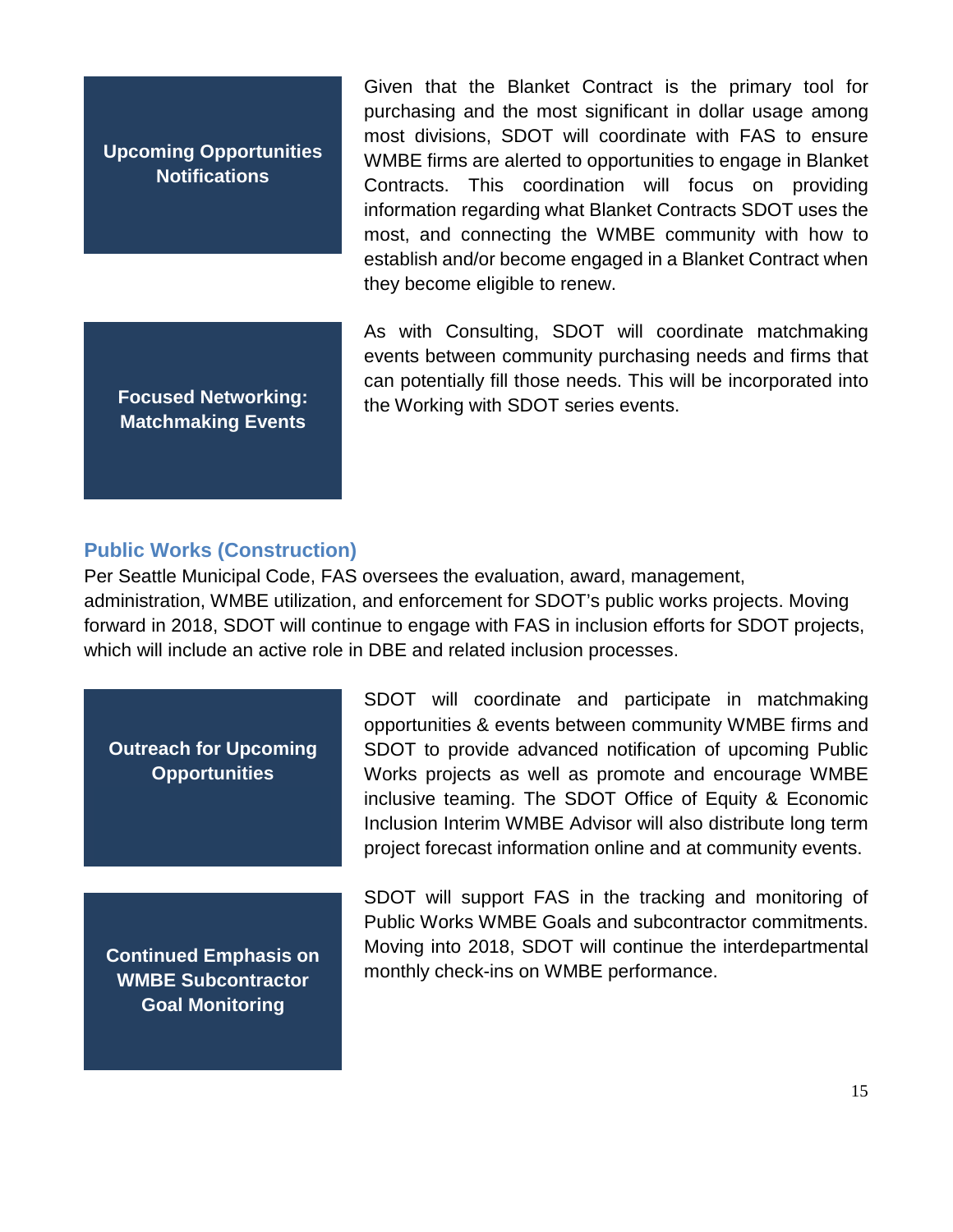**Move Seattle 23% WMBE Goal** The Move Seattle Levy, features a 23% WMBE goal for all contract dollars associated with the levy over the 9 years. SDOT will continue working with FAS on the active monitoring and management of this commitment.

## **Additional Strategies and Focus Areas for SDOT:**

#### *Targeted WBE Engagement*

Increased engagement with organizations supporting Woman Business Enterprises to share information and resources for working with SDOT. Anticipated outreach includes, but is not limited to, engagement with community groups such as *ASTRA: Women's Business Alliance (previously WBENC)* and *Win with Washington.*

#### *Accountability Systems for Progress in WMBE/HUB Business Utilization*

Options to make attainment of WMBE Goals part of performance evaluation, and development of statistics to be utilized as metrics for evaluation of division/department success.

#### *Systems to Track and Analyze WMBE/HUB Information*

Develop tools to capture location component of firms engaged in procurements with SDOT to include headquarter and significant business presence parameters. SDOT Office of Equity & Economic Inclusion will continue working on prospective GIS map alternatives for data.

#### *Information Availability*

Expand external and internal information repositories for WMBE documents, updates, and tools. Make presentations to stakeholders and other City audiences on program activities and outcomes.

#### *Outreach to Immigrant, Emerging, WMBE, Micro Businesses*

Expand outreach to Immigrant, Emerging, WMBE, Micro Businesses to help communities navigate doing business with SDOT / The City of Seattle. SDOT has launched and hosted preliminary events in Spanish in partnership with the City of Seattle Public Library, FAS and the Seattle Office of Immigrant and Refugee Affairs. The goal is to expand these outreach initiatives to other communities. In addition, the City has contracted with the Washington Procurement and Technical Assistance Center (PTAC). SDOT will work with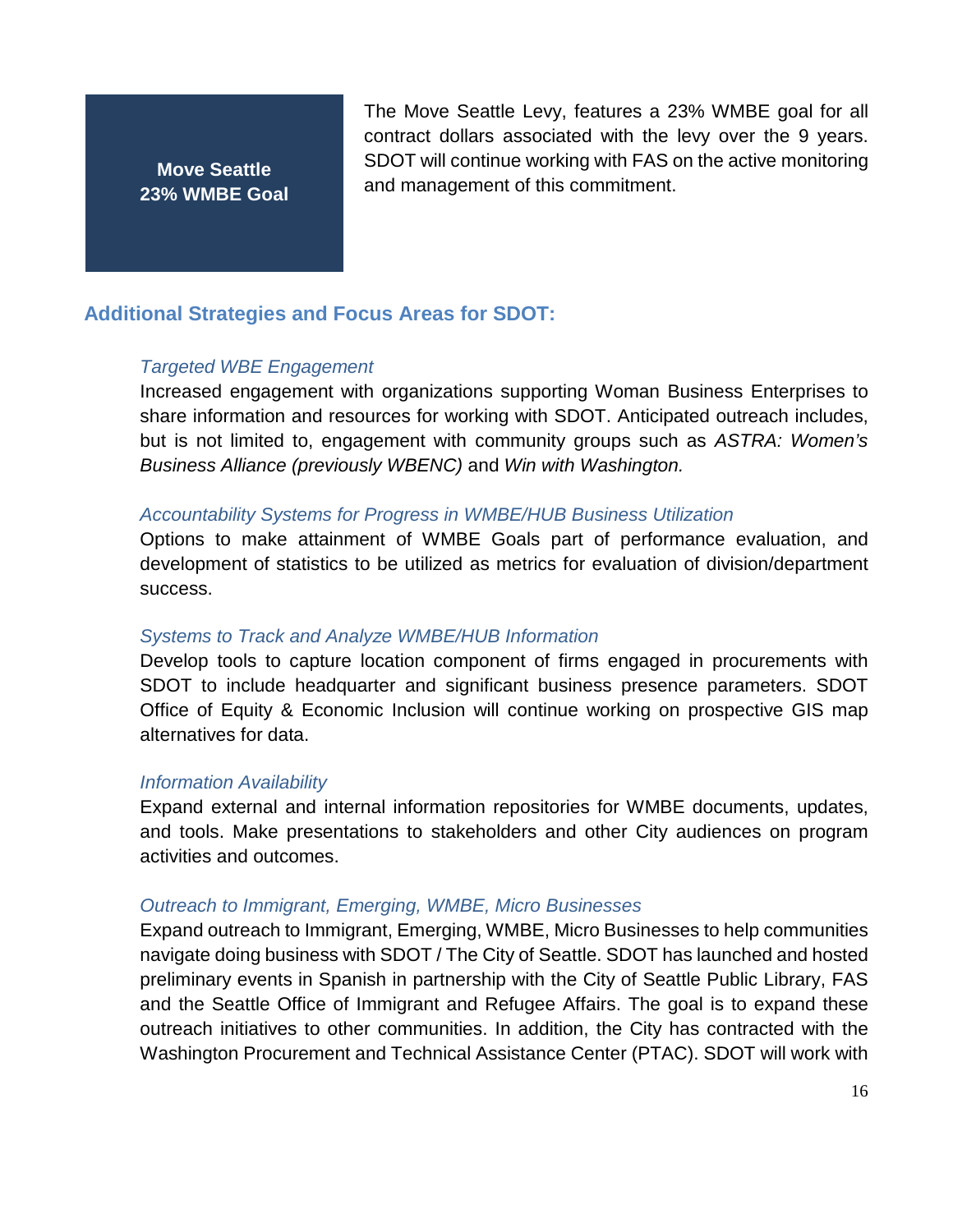PTAC to guide Immigrant, Emerging, WMBE, and Micro Businesses through the City's processes to determine how to engage with SDOT and the City of Seattle.

#### *Training/Workshop for Consultants*

Expand the WMBE Advocate training to external consultants to convey the importance of RSJI principles, connection to contracting equity, City of Seattle policy and expectations, and tools to promote inclusion. A pilot session is planned for Summer/Fall 2018.

#### *Annual Report: Performance Review, Transparency & Accountability*

The SDOT Office of Equity & Economic Inclusion will deliver an Annual Report reviewing year-end performance information. This initiative was launched to deliver an overview of 2015 performance of the WMBE Program but will be expanded to encompass the RSJI work of the Office of Equity & Economic Inclusion for FY2017.

# Community Outreach Efforts

In 2018, SDOT will continue to have a presence in community organizations such as TABOR 100, NAMC, First Thursdays, NMSDC, and CCCJ. Moreover, SDOT will continue support and participate in vendor outreach events and trade shows. Scheduled participation in community outreach includes, but is not limited to:

## Working with SDOT

Women- and Minority-owned businesses will learn more about working with SDOT. Department staff will explain the types of services and goods SDOT procures, along with resources and tools for WMBE firms. Multiple themes are explored.

## 2018 City of Seattle A/E Consulting Show – February 2018

All capital departments introduce major upcoming projects that are likely to have large engineering design consultant solicitations during the coming year.

## 2018 Alliance Northwest Government Contracting Event – March 2018

Alliance Northwest is a business-to-government conference that features keynote speakers, workshops and matchmaking sessions with government agencies and primes.

## 2018 GSBA LGBTQ Business Matchmaker Event – April 2018

The Greater Seattle Business Association and Starbucks partnered to create the first-ever LGBT Business Matchmaker event in the northwest. The event connects small businesses and government and corporate entities to explore opportunities to do business together.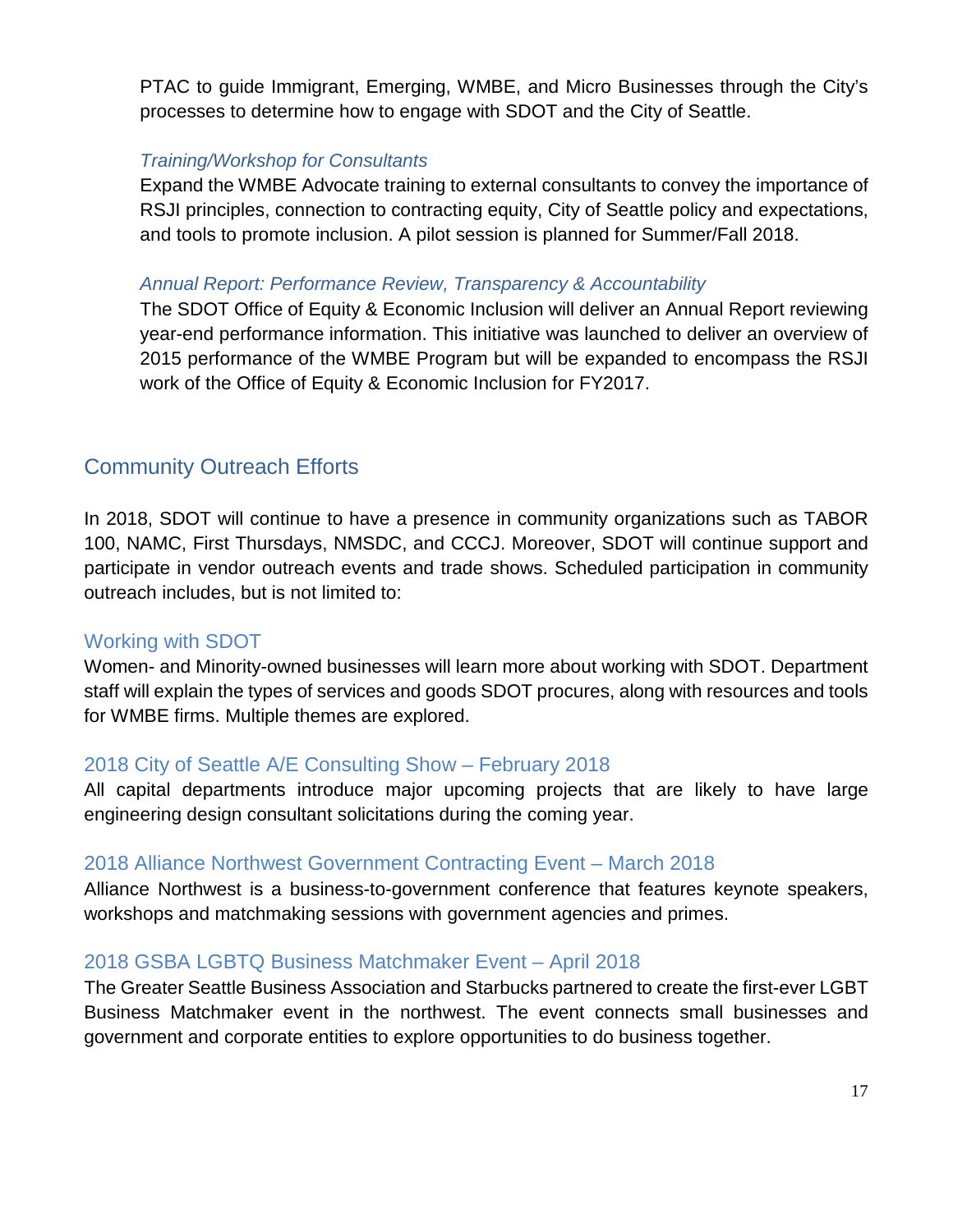## 2018 IT Meet and Greet – April 2018

WMBE technology experts and software providers will meet with City decision-makers. An area of specific emphasis will be Project Quality Assurance Oversight of large, complex City IT projects.

## 2018 Regional Contracting Forum – Fall 2018

The annual contracting forum with City of Seattle, King County, Washington State Department of Transportation, Port of Seattle, Washington State Office of Minority and Women's Business Enterprises, Washington State Department of Enterprise Services, Sound Transit and others. Attendees will meet government contracting representatives and network with contractors, consultants and suppliers.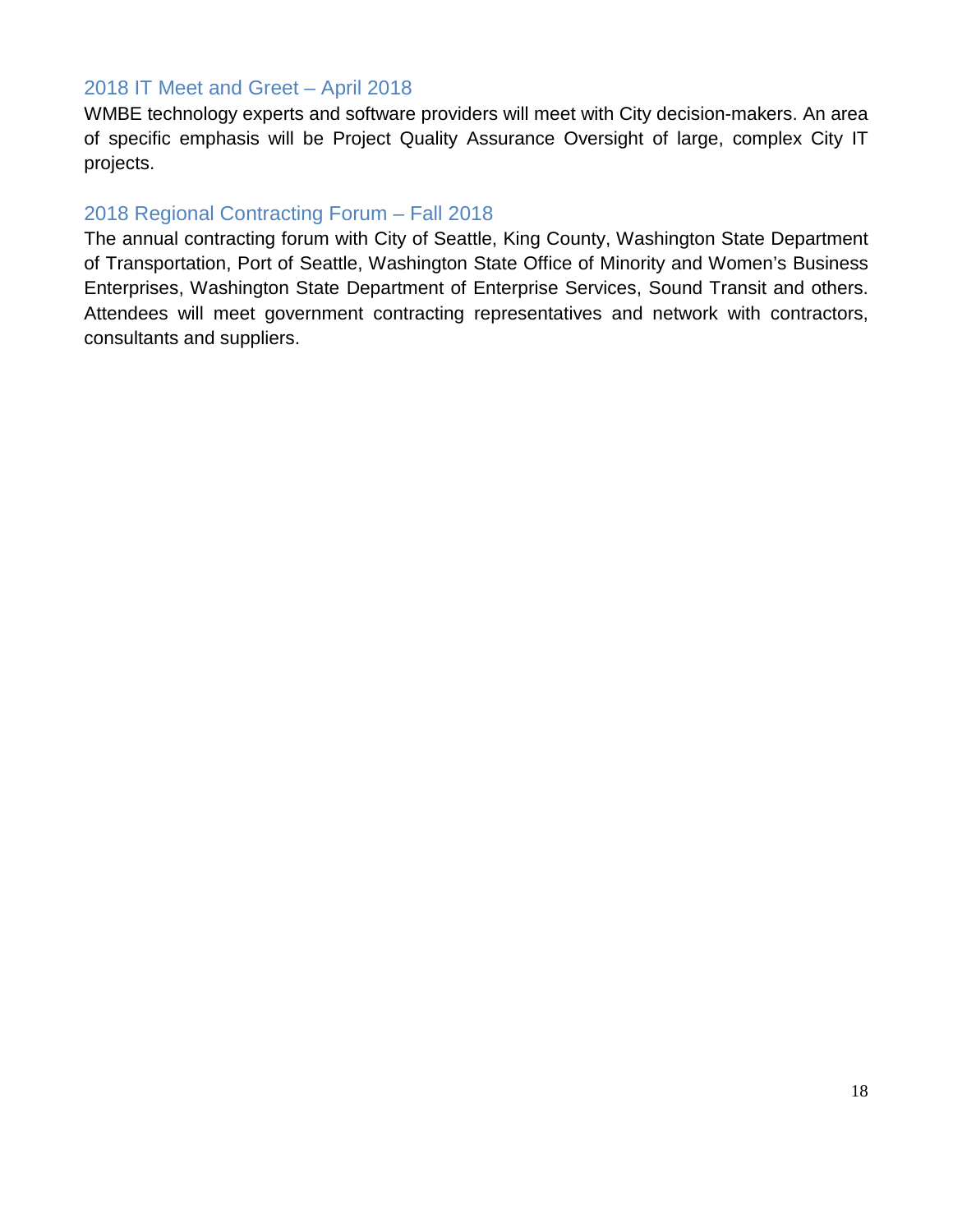# Consultant Prompt Pay Strategies

SDOT is committed to creating a responsive environment for firms engaging in City of Seattle work, and fully supports the Mayor's Prompt Payment Initiative. Pursuant to this initiative, SDOT commits to a Prompt Payment aspirational goal of 100%.

| <b>Invoices Paid in 30 Days</b> |          |  |  |  |
|---------------------------------|----------|--|--|--|
| 2018 Goal                       | 100%     |  |  |  |
| 2017 Actual                     | $97\%$ * |  |  |  |

\*Performance considerations include processing of large invoices from mega projects, and increased collaboration with other departments for circumstances that necessitate cross departmental approval.

## Percentage of SDOT consultant invoices that will be paid within 30 days:

SDOT continues to propose 100% consultant invoices will be paid within 30 days. This is the standard set forth in the City's code and our contract language. This year, all departments have been urged to pursue a 95% compliance goal toward the Prompt Payment policy. Though there have been significant challenges with SRI that may affect our metric in Q1, SDOT is committed to aiming for 100% compliance as the aspirational goal.

Strategies to communicate and implement this goal within the department:

- Continued strengthening of communication between consultant contracting and accounting
- Continued strengthening of communication between consultant contracting and other departments for concurrent review of invoices
- Refinement and communication / training of SDOT staff on the department's consultant contracting invoice dispute resolution processes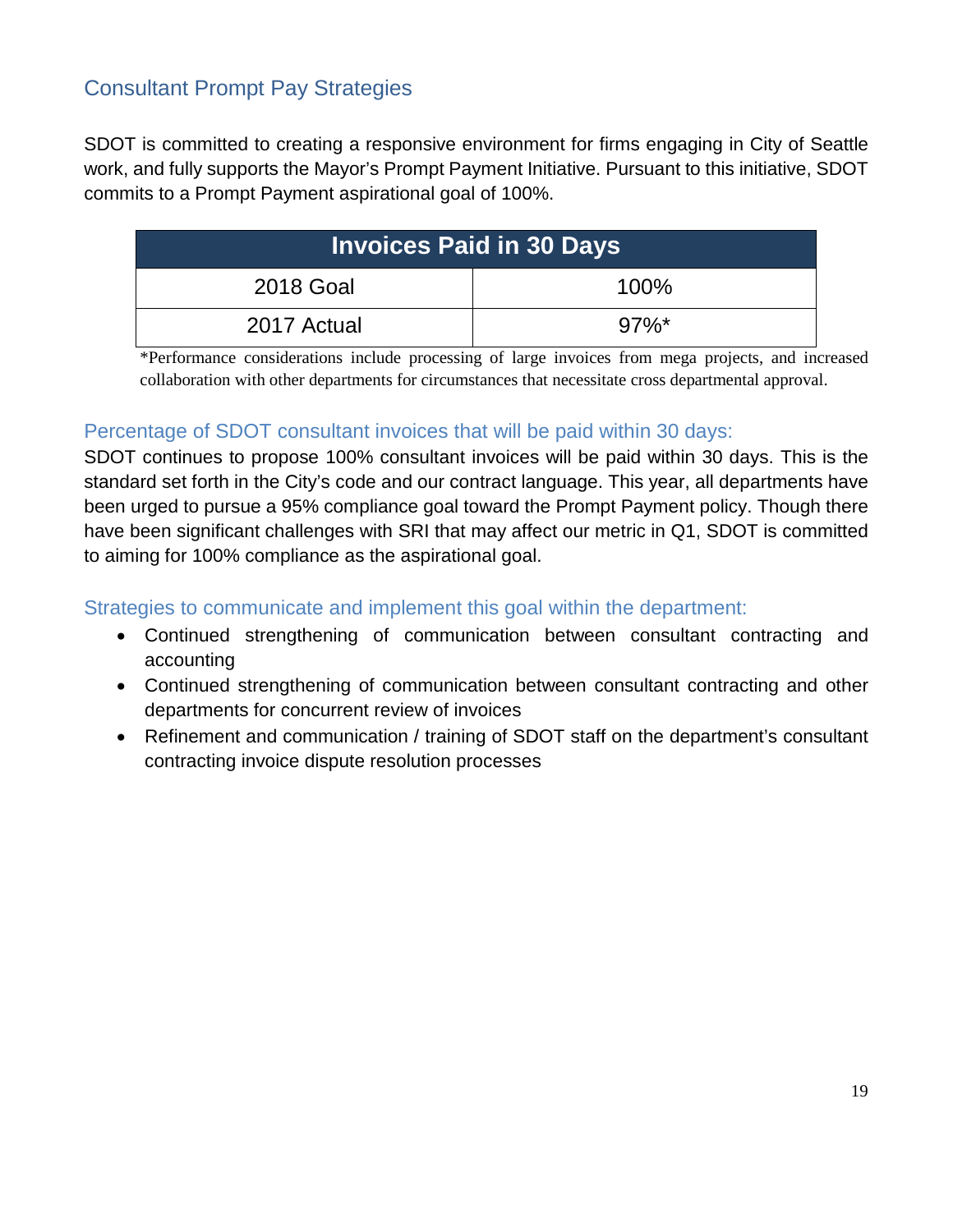# Job Order Contracts (JOCs)

Job Order Contracting is an alternative to the traditional design-bid-build public works contracting process where instead the City may issue work orders directly to a JOC prime contractor for construction projects up to \$350,000. This allows the City to reduce total lead-time and cost for construction of public work projects for repair and renovation required at public facilities. SDOT participates in utilizing JOC contracts.

| <b>2017 SDOT JOC Contract Performance</b>                                                                                                                                                                                      |           |                        |                               |                   |        |  |
|--------------------------------------------------------------------------------------------------------------------------------------------------------------------------------------------------------------------------------|-----------|------------------------|-------------------------------|-------------------|--------|--|
| # of Contracts                                                                                                                                                                                                                 | Total     | MBE<br><b>Payments</b> | <b>WBE</b><br><b>Payments</b> | <b>Total WMBE</b> | % WMBE |  |
| 3                                                                                                                                                                                                                              | \$568,316 | \$290,331              | \$6,082                       | \$296,413         | 52%    |  |
| *Data is sourced from the City of Seattle SUMMIT financial system. Figures are rounded to the nearest whole number<br>where applicable. 2017 YTD figures represent payments made to prime contract holders and subconsultants. |           |                        |                               |                   |        |  |

## Anticipated 2018 JOC Spend:

SDOT anticipates spending approximately \$800,000 in 2017-2018 Contract Year which ends late April 2018. SDOT anticipates spending another \$800,000-1,000,000 for 2018-2019.

## 2018 JOC projects:

- 1. 28<sup>th</sup> Ave S. & S. Raymond Street & S. Bateman Street Installation of curb ramps, removal and replacement of associated sidewalks, and tree removal
- 2. Phinney Ridge (4 locations) Installation of CSR curb ramps at several intersections and locations
- 3. North Seattle (2 locations) Installation of CSR curb ramps at several intersections and locations
- 4. Wing Luke Elementary School Installation of curb ramps and speed humps